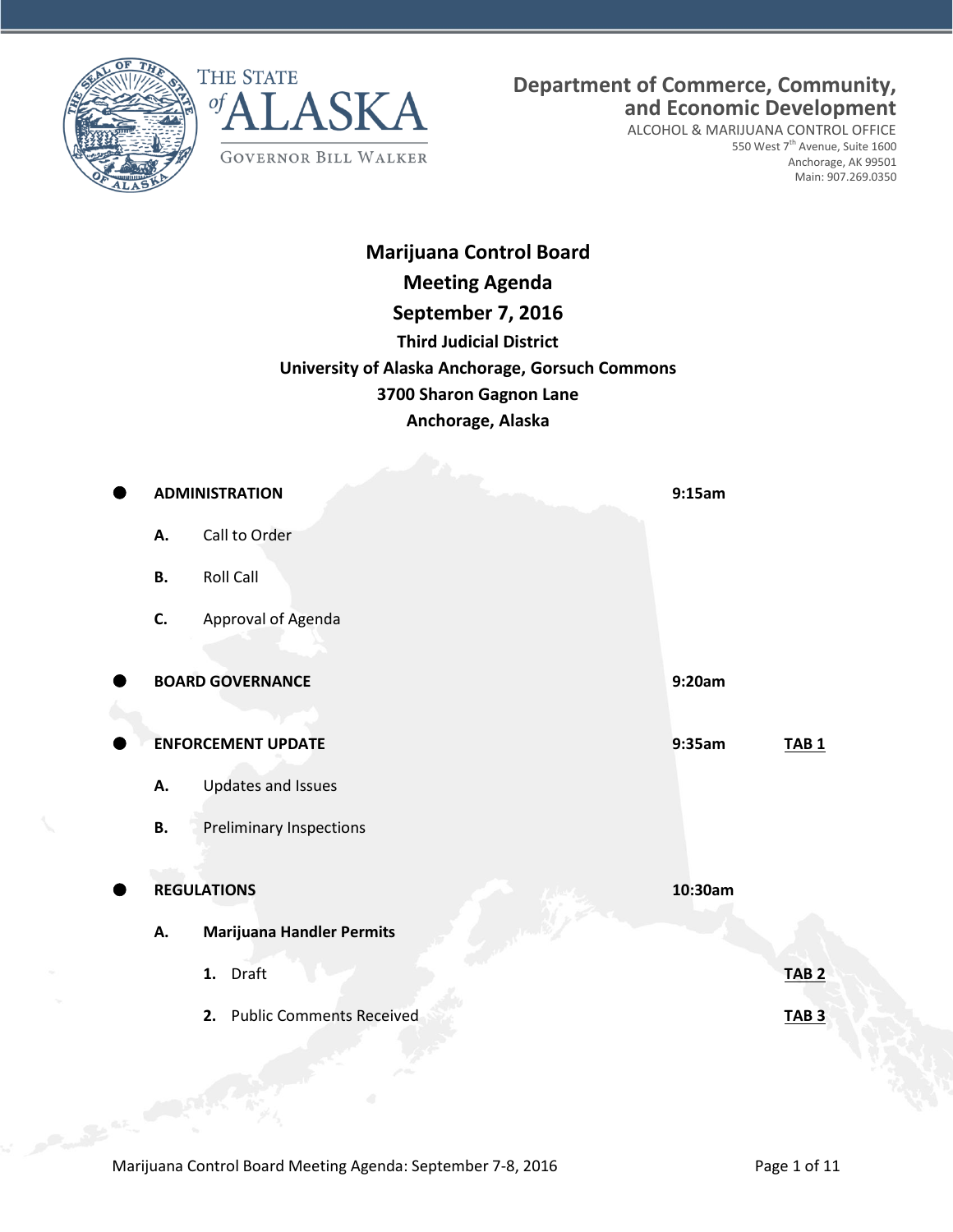|              | 1. Draft                                                                                                      |                    | TAB <sub>4</sub> |
|--------------|---------------------------------------------------------------------------------------------------------------|--------------------|------------------|
|              | 2. Public Comments Received                                                                                   |                    | <b>TAB 5</b>     |
|              | 3. Public Questions and Answers                                                                               |                    | <b>TAB 6</b>     |
| C.           | <b>Retail Marijuana Store Notice Requirements</b>                                                             |                    |                  |
|              | 1. Draft                                                                                                      |                    | <b>TAB 7</b>     |
|              | 2. Public Comments Received                                                                                   |                    | <b>TAB 8</b>     |
| D.           | <b>Testing Requirements</b>                                                                                   |                    |                  |
|              | 1. Draft                                                                                                      |                    | <b>TAB 9</b>     |
|              | 2. Public Comments Received                                                                                   |                    | <b>TAB 10</b>    |
| Ε.           | <b>Proposed Regulations Projects</b>                                                                          |                    | <b>TAB 11</b>    |
|              | <b>Previously Proposed Projects</b><br>1.                                                                     |                    |                  |
|              | <b>New Proposed Projects</b><br>2.                                                                            |                    |                  |
|              | <b>Staff Proposals</b><br>a.                                                                                  |                    |                  |
|              | <b>Board Proposals</b><br>b.                                                                                  |                    |                  |
| <b>LUNCH</b> |                                                                                                               | 12:00pm            |                  |
|              | <b>PUBLIC TESTIMONY</b>                                                                                       |                    |                  |
| А.           | Period of time for public testimony on issues not on this agenda.<br>Please phone 1-800-315-6338 code 69173#. | 1:00 <sub>pm</sub> |                  |
|              | <b>LICENSING UPDATE</b>                                                                                       | 1:15 <sub>pm</sub> | <b>TAB 12</b>    |

**B. On-site Consumption Endorsement**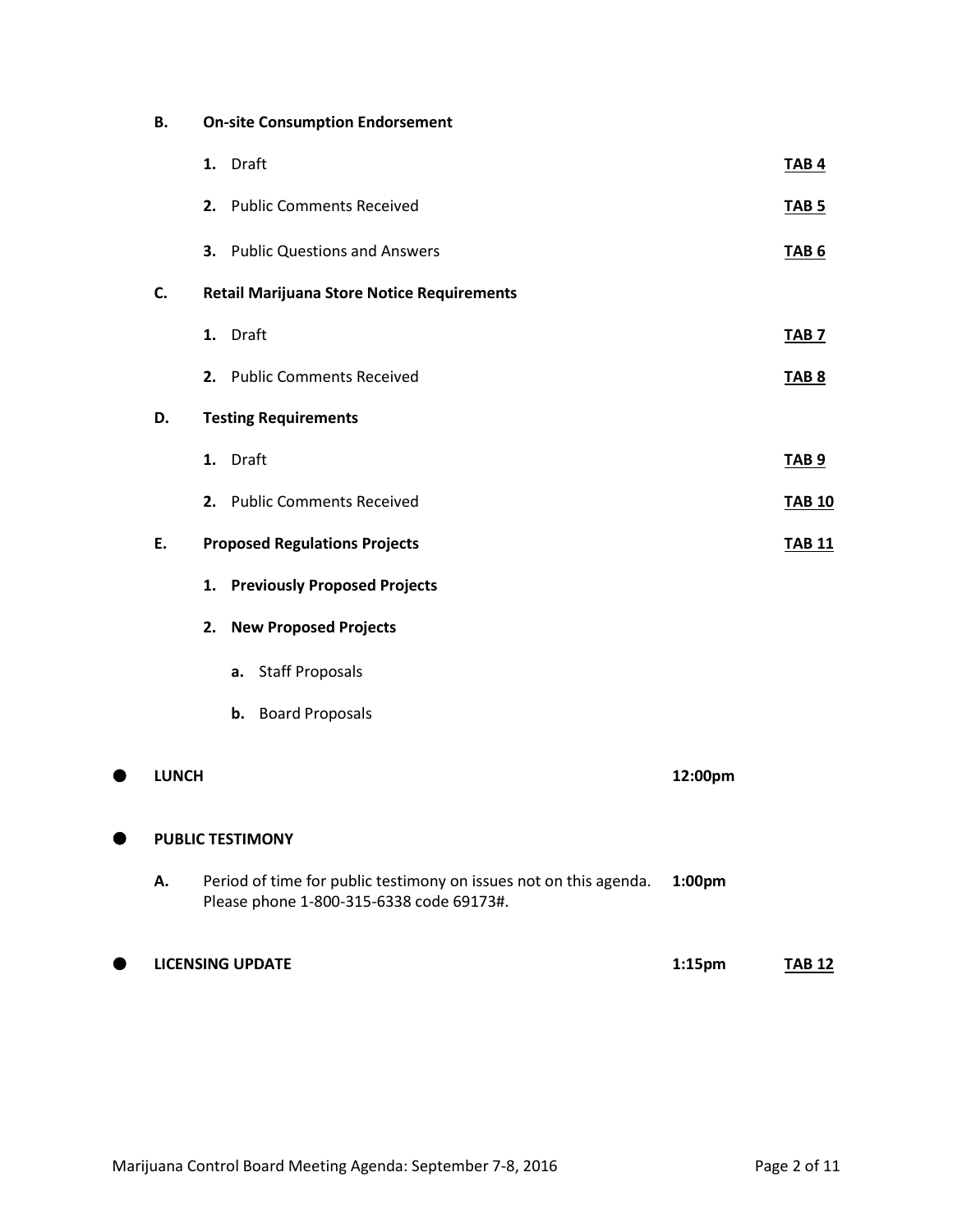### **CONSIDERATION FOR DENIAL 1:30pm TAB 13**

### **A. Delegation Discussion**

# **B. License Applications**

| 1. License #10468:                 | <b>AKTHC, LLC</b>                                                         | <b>TAB 14</b> |
|------------------------------------|---------------------------------------------------------------------------|---------------|
| Licensee:                          | AKTHC, LLC                                                                |               |
| License Type:                      | Retail Marijuana Store                                                    |               |
| Premises Address: 32630 June Drive |                                                                           |               |
|                                    | Sterling, AK 99672                                                        |               |
|                                    | Local Government: Kenai Peninsula Borough                                 |               |
| Application Status: Incomplete     |                                                                           |               |
|                                    | For Consideration: Proposed licensee does not meet residency requirements |               |
|                                    |                                                                           |               |

| 2. License #10469:                 | <b>AKTHC, LLC</b>                                                         | <b>TAB 15</b> |
|------------------------------------|---------------------------------------------------------------------------|---------------|
| Licensee:                          | AKTHC, LLC                                                                |               |
| License Type:                      | <b>Standard Marijuana Cultivation Facility</b>                            |               |
| Premises Address: 32630 June Drive |                                                                           |               |
|                                    | Sterling, AK 99672                                                        |               |
|                                    | Local Government: Kenai Peninsula Borough                                 |               |
| Application Status: Initiated      |                                                                           |               |
|                                    | For Consideration: Proposed licensee does not meet residency requirements |               |

| 3. | License #10677:                    | <b>Tundra Fire, LLC</b>                                        | TAB 16 |
|----|------------------------------------|----------------------------------------------------------------|--------|
|    | Licensee:                          | Tundra Fire, LLC                                               |        |
|    | License Type:                      | <b>Standard Marijuana Cultivation Facility</b>                 |        |
|    | Premises Address: 229 Front Street |                                                                |        |
|    |                                    | Nome, AK 99762                                                 |        |
|    | Local Government: City of Nome     |                                                                |        |
|    | Application Status: Initiated      |                                                                |        |
|    |                                    | For Consideration: Proximity to youth center, per City of Nome |        |
|    |                                    |                                                                |        |

| 4. | License #10678:                    | <b>Tundra Fire, LLC</b>                                        | <b>TAB 17</b> |
|----|------------------------------------|----------------------------------------------------------------|---------------|
|    | Licensee:                          | Tundra Fire, LLC                                               |               |
|    | License Type:                      | Retail Marijuana Store                                         |               |
|    | Premises Address: 229 Front Street |                                                                |               |
|    |                                    | Nome, AK 99762                                                 |               |
|    | Local Government: City of Nome     |                                                                |               |
|    | Application Status: Initiated      |                                                                |               |
|    |                                    | For Consideration: Proximity to youth center, per City of Nome |               |
|    |                                    |                                                                |               |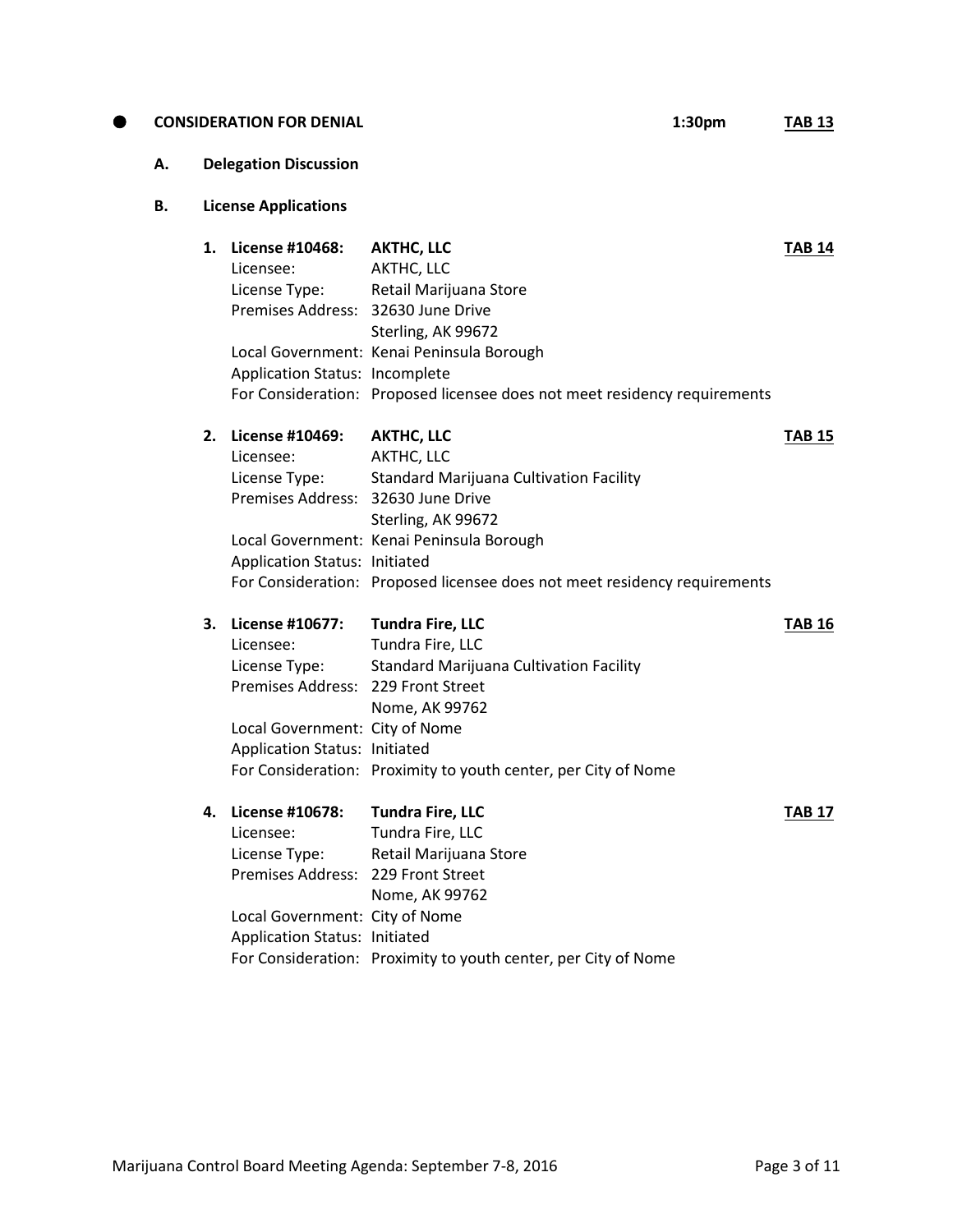*\*Board review of all complete applications is scheduled from 1:45pm – 4:30pm on September 7, and will continue at 9:30am on September 8, with no set time for any specific application.*

| NEW MARIJUANA HANDLER COURSE PROVIDER APPLICATIONS |                                  |          |                                                                                                                |                                                                                                                                                                                                                                                                                                                              |                                |
|----------------------------------------------------|----------------------------------|----------|----------------------------------------------------------------------------------------------------------------|------------------------------------------------------------------------------------------------------------------------------------------------------------------------------------------------------------------------------------------------------------------------------------------------------------------------------|--------------------------------|
|                                                    | А.                               |          | Applicant: Lindsay Foreman                                                                                     | MHCP 016: Cannabis Certification Class for Marijuana Handlers Card                                                                                                                                                                                                                                                           | <b>TAB 18</b>                  |
|                                                    | В.                               |          |                                                                                                                | MHCP 017: Alaska Marijuana Institute (course)<br>Applicant: Good Enterprises - Mae L Good                                                                                                                                                                                                                                    | <b>TAB 19</b>                  |
|                                                    |                                  |          | <b>APPLICATIONS FROM PREVIOUS MEETINGS</b>                                                                     |                                                                                                                                                                                                                                                                                                                              |                                |
|                                                    | Α.                               |          |                                                                                                                | <b>Previously Delegated Applications Requiring Additional Board Action</b>                                                                                                                                                                                                                                                   |                                |
|                                                    |                                  | 1.<br>2. | License #10112:<br>Licensee:<br>License Type:<br>Local Government: City of Fairbanks<br><b>License #10279:</b> | <b>Great Alaskan Bud Company</b><br>SP&C Enterprises, LLC<br><b>Standard Marijuana Cultivation Facility</b><br>Premises Address: 1905 Livengood Avenue<br>Fairbanks, AK 99701<br>Previous Meeting: July 8, 2016 (Tab 34)<br>For Consideration: City of Fairbanks protests pending Certificate of Occupancy<br>GoodSinse, LLC | <b>TAB 20</b><br><b>TAB 21</b> |
|                                                    |                                  |          | Licensee:<br>License Type:<br>Premises Address: 2604 Davis Road<br>Local Government: City of Fairbanks         | GoodSinse, LLC<br><b>Standard Marijuana Cultivation Facility</b><br>Fairbanks, AK 99709<br>Previous Meeting: July 8, 2016 (Tab 41)<br>For Consideration: City of Fairbanks protests pending Certificate of Occupancy                                                                                                         |                                |
|                                                    | В.<br><b>Tabled Applications</b> |          |                                                                                                                |                                                                                                                                                                                                                                                                                                                              |                                |
|                                                    |                                  |          | 1. License #10210:<br>Licensee:<br>License Type:                                                               | Cannaboyd<br>Boyd Jason<br>Limited Marijuana Cultivation Facility<br>Premises Address: 35047 Lowbush Street<br>Homer, AK 99603-9716<br>Local Government: Kenai Peninsula Borough<br>Previous Meeting: July 8, 2016 (Tab 47)<br>For Consideration: Conditions pursuant to 3 AAC 306.060(b)                                    | <b>TAB 22</b>                  |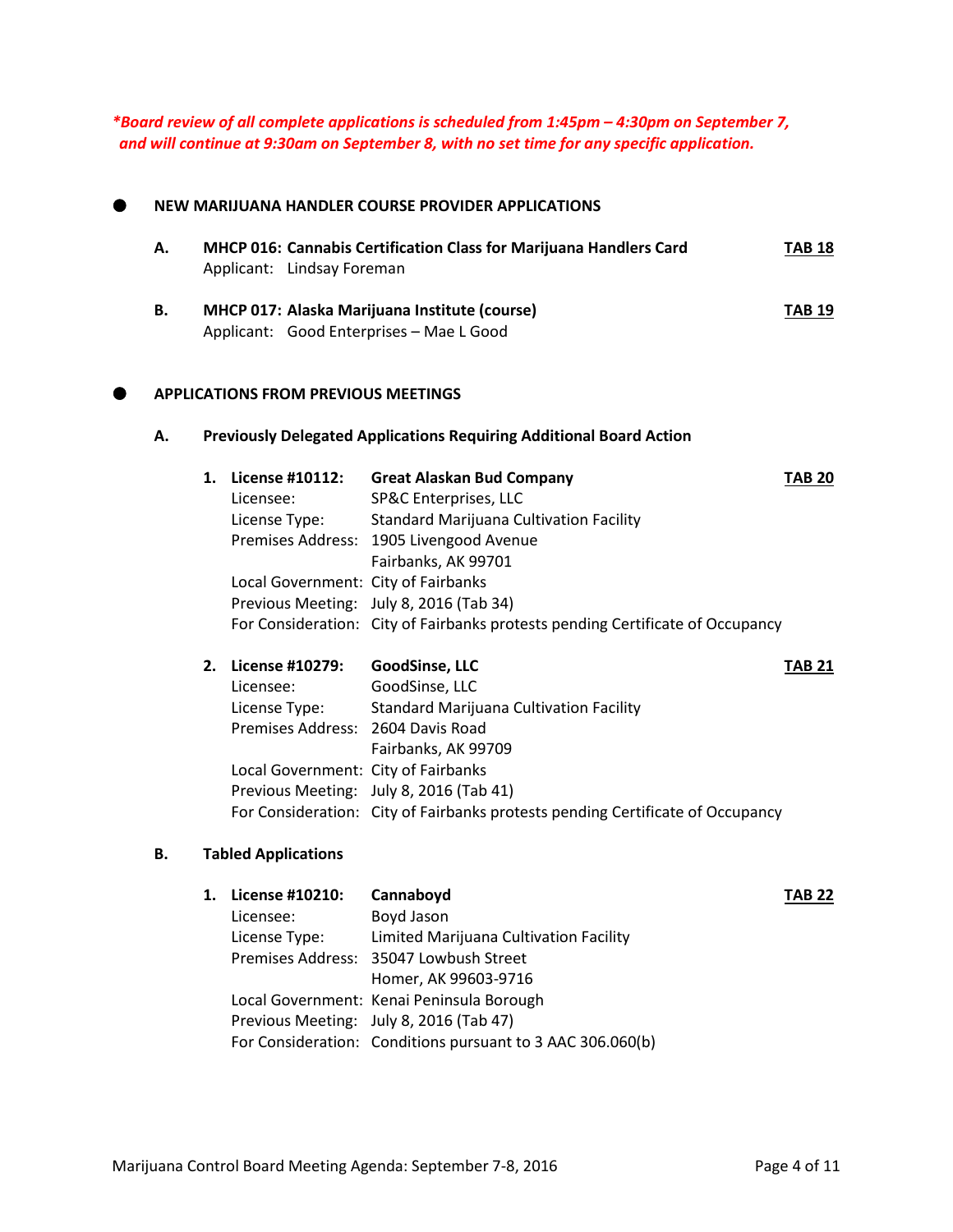# **C. Operating Plan Changes**

| License #10147: | <b>Permafrost Distributors</b>            | <b>TAB 23</b> |
|-----------------|-------------------------------------------|---------------|
| Licensee:       | Chase R Griffith                          |               |
| License Type:   | Limited Marijuana Cultivation Facility    |               |
|                 | Premises Address: 54200 Leonard Drive     |               |
|                 | Nikiski, AK 99611                         |               |
|                 | Local Government: Kenai Peninsula Borough |               |
|                 | Previous Meeting: July 7, 2016 (Tab 21)   |               |

#### **NEW STANDARD MARIJUANA CULTIVATION FACILITY APPLICATIONS**

| 1. | License #10034:<br>Licensee:        | Odin's Wagon, LLC<br>Odin's Wagon, LLC                     | <b>TAB 24</b> |
|----|-------------------------------------|------------------------------------------------------------|---------------|
|    |                                     | Premises Address: 29453 Kalifornsky Beach Road             |               |
|    |                                     | Kasilof, AK 99610                                          |               |
|    |                                     | Local Government: Kenai Peninsula Borough                  |               |
|    |                                     | For Consideration: Conditions pursuant to 3 AAC 306.060(b) |               |
| 2. | License #10052:                     | <b>Red Run Cannabis Cultivators, LLC</b>                   | <b>TAB 25</b> |
|    | Licensee:                           | Red Run Cannabis Cultivators, LLC                          |               |
|    |                                     | Premises Address: 5455 Kenai Spur Highway                  |               |
|    |                                     | Kenai, AK 99611                                            |               |
|    | Local Government: City of Kenai     |                                                            |               |
|    |                                     | For Consideration: Public objection received               |               |
| 3. |                                     | License #10071: Vern's Wicked Weed                         | <b>TAB 26</b> |
|    | Licensee:                           | Jeremy J Erickson                                          |               |
|    |                                     | Premises Address: 3872 Halibut Point Road, Bay One         |               |
|    |                                     | Sitka, AK 99835                                            |               |
|    |                                     | Local Government: City and Borough of Sitka                |               |
| 4. | License #10137:                     | Croy's Enterprises, LLC                                    | <b>TAB 27</b> |
|    | Licensee:                           | Croy's Enterprises, LLC                                    |               |
|    | Premises Address: 36130 Pine Street |                                                            |               |
|    |                                     | Soldotna, AK 99669-8524                                    |               |
|    |                                     | Local Government: Kenai Peninsula Borough                  |               |
|    |                                     | For Consideration: Conditions pursuant to 3 AAC 306.060(b) |               |
| 5. | License #10237:                     | AlaskaSense, LLC                                           | <b>TAB 28</b> |
|    | Licensee:                           | AlaskaSense, LLC                                           |               |
|    |                                     | Premises Address: 521 W Tudor Road, Unit 202               |               |
|    |                                     | Anchorage, AK 99503                                        |               |
|    |                                     | Local Government: Municipality of Anchorage                |               |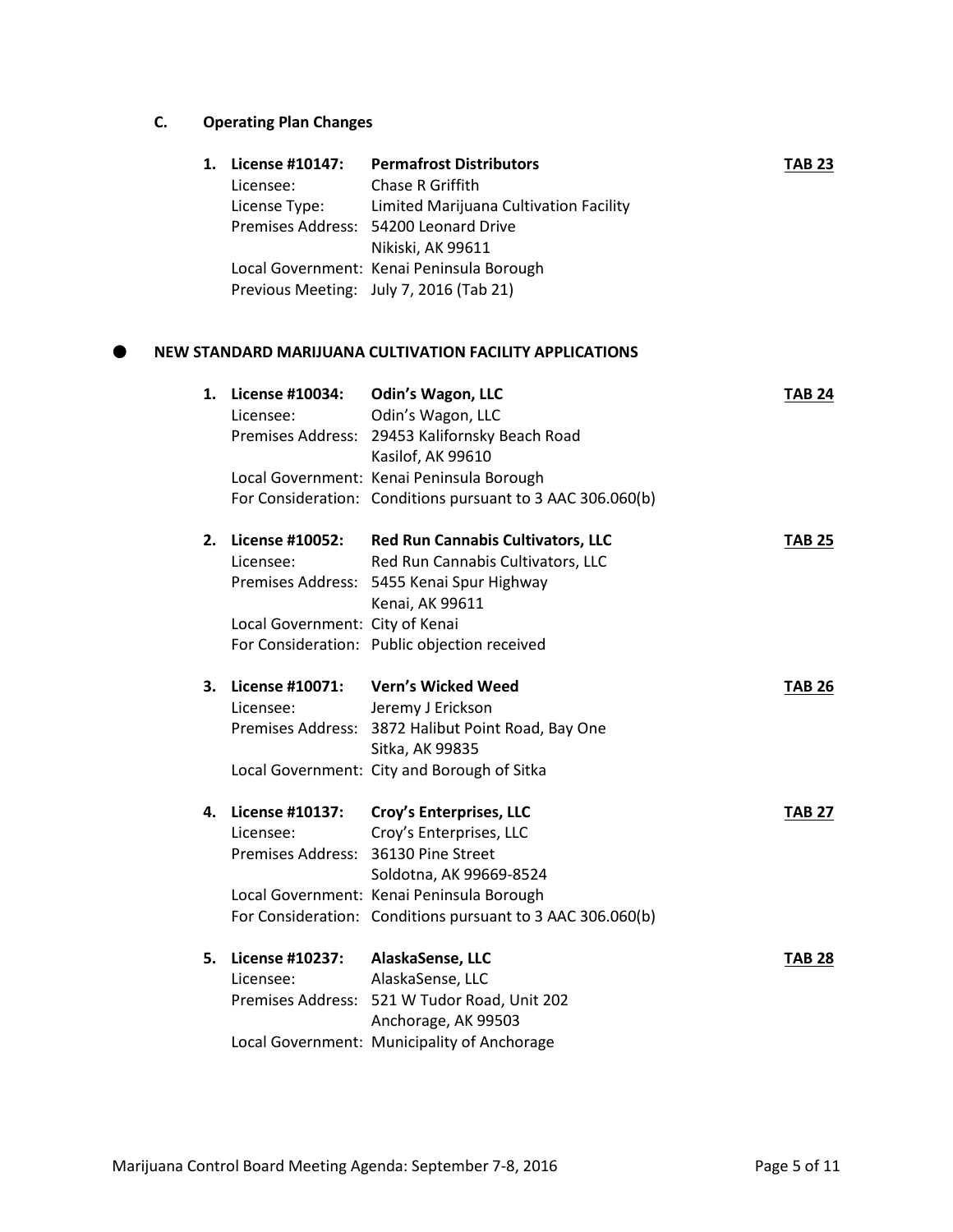| 6. | License #10268:<br>Licensee:       | <b>Flying High Investments, LLC</b><br>Flying High Investments, LLC<br>Premises Address: 14.7 Mile McCarthy Road<br>Chitina, AK 99566 | <b>TAB 29</b> |
|----|------------------------------------|---------------------------------------------------------------------------------------------------------------------------------------|---------------|
|    | Local Government: None             | For Consideration: Public objection received                                                                                          |               |
| 7. | License #10270:                    | Top Hat, LLC                                                                                                                          | <b>TAB 30</b> |
|    | Licensee:                          | Top Hat, LLC                                                                                                                          |               |
|    |                                    | Premises Address: 2315 Industrial Blvd, Suite A                                                                                       |               |
|    |                                    | Juneau, AK 99801<br>Local Government: City and Borough of Juneau                                                                      |               |
|    |                                    |                                                                                                                                       |               |
| 8. | License #10299:                    | R.C. Tinderbox, LLC                                                                                                                   | <b>TAB 31</b> |
|    | Licensee:                          | R.C. Tinderbox, LLC                                                                                                                   |               |
|    | Premises Address: 7801 King Street |                                                                                                                                       |               |
|    |                                    | Anchorage, AK 99518                                                                                                                   |               |
|    |                                    | Local Government: Municipality of Anchorage                                                                                           |               |
| 9. | License #10303:                    | <b>BAM Alaska</b>                                                                                                                     | <b>TAB 32</b> |
|    | Licensee:                          | <b>BAM Alaska, LLC</b>                                                                                                                |               |
|    |                                    | Premises Address: 3105 Minnesota Drive, Lower Level                                                                                   |               |
|    |                                    | Anchorage, AK 99503                                                                                                                   |               |
|    |                                    | Local Government: Municipality of Anchorage                                                                                           |               |
|    | 10. License #10578:                | Alaskan Leaf, LLC                                                                                                                     | <b>TAB 33</b> |
|    | Licensee:                          | Alaskan Leaf, LLC                                                                                                                     |               |
|    |                                    | Premises Address: 1211 West 36 <sup>th</sup> Avenue, Suite A                                                                          |               |
|    |                                    | Anchorage, AK 99503                                                                                                                   |               |
|    |                                    |                                                                                                                                       |               |
|    |                                    | Local Government: Municipality of Anchorage                                                                                           |               |
|    |                                    |                                                                                                                                       |               |
|    | 11. License #10592:                | <b>Alaska Cannabis Cultivators</b>                                                                                                    | <b>TAB 34</b> |
|    | Licensee:                          | Branden M Roybal<br>Premises Address: 3665 Worrell Avenue, Unit 1                                                                     |               |
|    |                                    | Fairbanks, AK 99701                                                                                                                   |               |
|    |                                    | Local Government: Fairbanks North Star Borough                                                                                        |               |
|    |                                    |                                                                                                                                       |               |
|    | 12. License #10647:                | Alaska Herb Garden                                                                                                                    | <b>TAB 35</b> |
|    | Licensee:                          | Eden Management Group, LLC                                                                                                            |               |
|    |                                    | Premises Address: 6511 Arctic Spur Road<br>Anchorage, AK 99518                                                                        |               |
|    |                                    | Local Government: Municipality of Anchorage                                                                                           |               |
|    |                                    |                                                                                                                                       |               |
|    | 13. License #10747:                | <b>Great Northern Cannabis, Inc.</b>                                                                                                  | <b>TAB 36</b> |
|    | Licensee:                          | Great Northern Cannabis, Inc.                                                                                                         |               |
|    |                                    | Premises Address: 2341 Cinnabar Loop<br>Anchorage, AK 99507-3150                                                                      |               |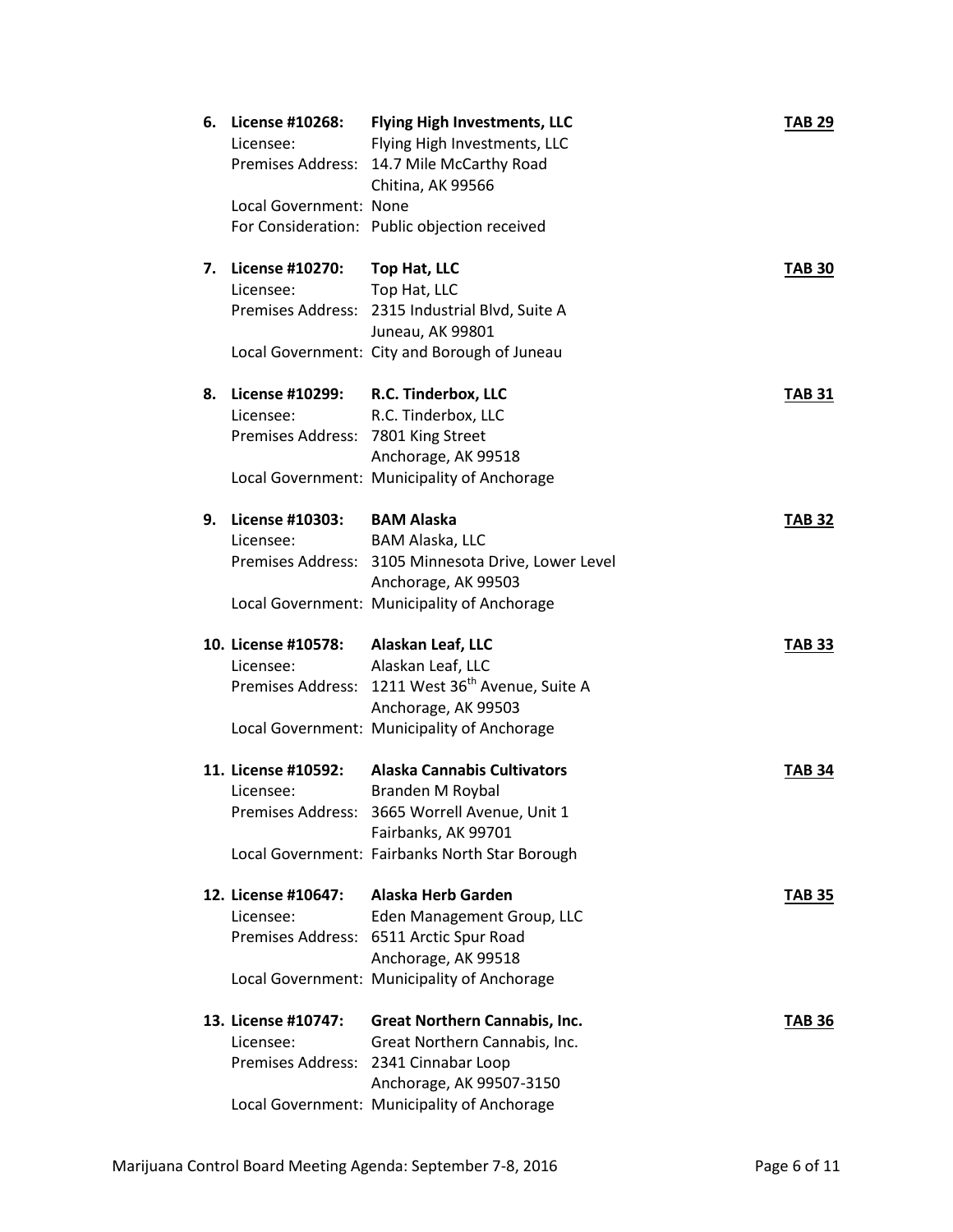# **NEW LIMITED MARIJUANA CULTIVATION FACILITY APPLICATIONS**

| 1.          | License #10272:<br>Licensee: | <b>Lightening Strike Organics</b><br>Dru Malone<br>Premises Address: 9400 Old Seward Highway<br>Anchorage, AK 99515 | TAB 37        |
|-------------|------------------------------|---------------------------------------------------------------------------------------------------------------------|---------------|
|             |                              | Local Government: Municipality of Anchorage                                                                         |               |
|             |                              | For Consideration: Public objection received                                                                        |               |
| $2_{\cdot}$ | License #10500:              | <b>Frozen North Farms</b>                                                                                           | <b>TAB 38</b> |
|             | Licensee:                    | Aaron D Worthen                                                                                                     |               |
|             |                              | Premises Address: 1213 Paige Avenue                                                                                 |               |
|             |                              | North Pole, AK 99705                                                                                                |               |
|             |                              | Local Government: Fairbanks North Star Borough                                                                      |               |

#### **NEW MARIJUANA PRODUCT MANUFACTURING FACILITY APPLICATIONS**

| $\mathbf 1$ | License #10012: Frozen Budz<br>Licensee:<br>Premises Address: 3915 Peger Road | Destiny S Neade & Nick J Neade<br>Fairbanks, AK 99709 | TAB 39 |
|-------------|-------------------------------------------------------------------------------|-------------------------------------------------------|--------|
|             |                                                                               | Local Government: Fairbanks North Star Borough        |        |
| 2.          | License #10082:                                                               | <b>Einstein Labs</b>                                  | TAB 40 |
|             | Licensee:                                                                     | Einstein Enterprises, Inc.                            |        |
|             |                                                                               | Premises Address: 2939 Porcupine Drive, Suite B       |        |
|             |                                                                               | Anchorage, AK 99501-3118                              |        |
|             |                                                                               | Local Government: Municipality of Anchorage           |        |
| З.          | License #10271:                                                               | <b>Top Hat Concentrates, LLC</b>                      | TAB 41 |
|             | Licensee:                                                                     | Top Hat Concentrates, LLC                             |        |
|             |                                                                               | Premises Address: 2315 Industrial Blvd, Suite B       |        |
|             |                                                                               | Juneau, AK 99801                                      |        |
|             |                                                                               | Local Government: City and Borough of Juneau          |        |
|             |                                                                               |                                                       |        |

#### **NEW MARIJUANA CONCENTRATE MANUFACTURING FACILITY APPLICATIONS**

| 1. License #10322: | <b>Babylon Company, LLC</b>                 | <b>TAB 42</b> |
|--------------------|---------------------------------------------|---------------|
| Licensee:          | Babylon Company, LLC                        |               |
|                    | Premises Address: 6820 Rosewood Street #9   |               |
|                    | Anchorage, AK 99518                         |               |
|                    | Local Government: Municipality of Anchorage |               |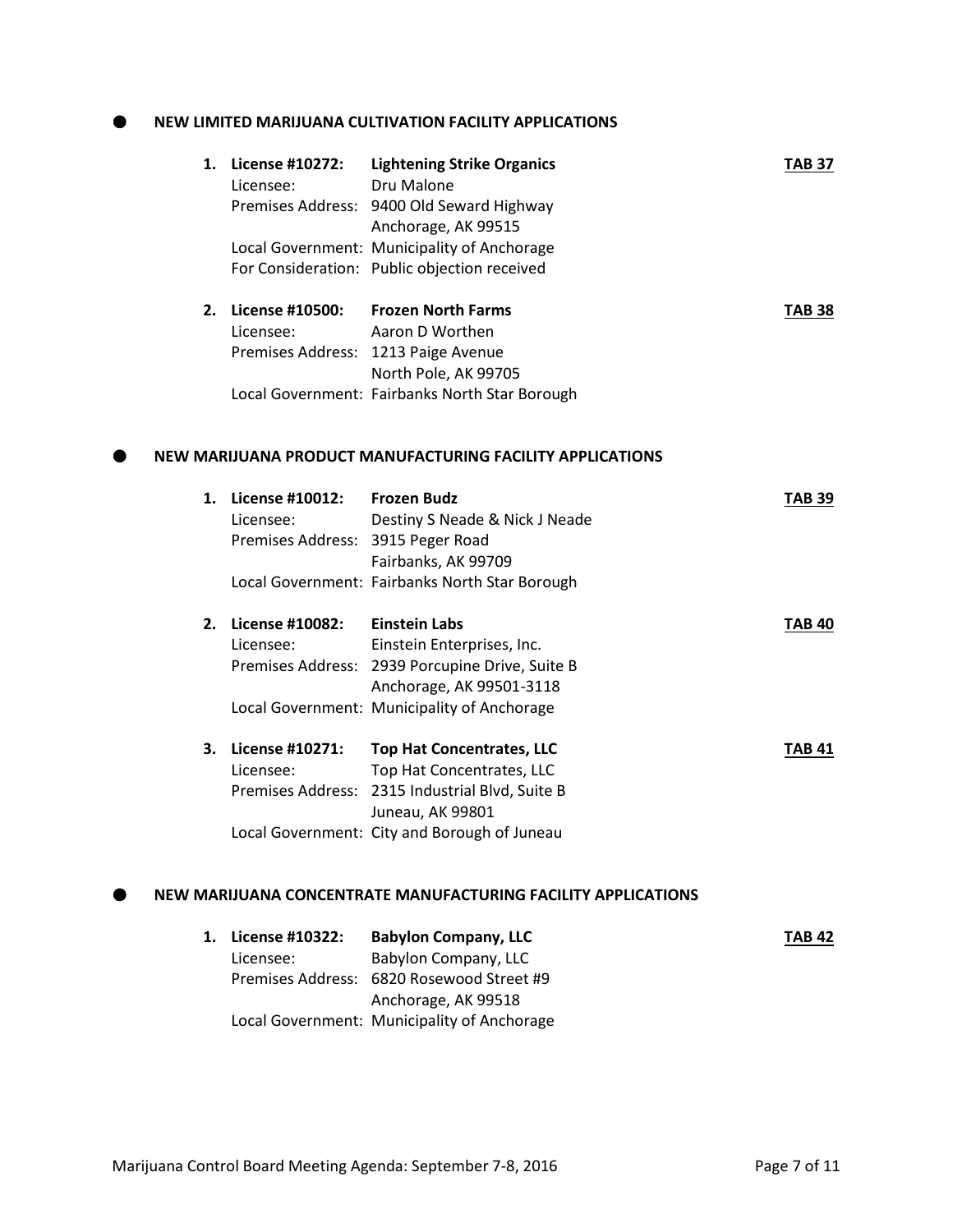**NEW RETAIL MARIJUANA STORE APPLICATIONS** 

| 1. | License #10006:<br>Licensee:<br>Premises Address: 3915 Peger Road               | <b>Frozen Budz</b><br>Destiny S Neade & Nick J Neade                                                                                                                    | <b>TAB 43</b> |  |
|----|---------------------------------------------------------------------------------|-------------------------------------------------------------------------------------------------------------------------------------------------------------------------|---------------|--|
|    |                                                                                 | Fairbanks, AK 99709<br>Local Government: Fairbanks North Star Borough                                                                                                   |               |  |
| 2. | License #10021:<br>Licensee:                                                    | Enlighten Alaska, LLC<br>Enlighten Alaska, LLC<br>Premises Address: 2600 Spenard Road<br>Anchorage, AK 99503-8934<br>Local Government: Municipality of Anchorage        | TAB 44        |  |
| З. | License #10037:<br>Licensee:<br>Premises Address: 7107 Arctic Blvd              | <b>Arctic Herbery</b><br><b>Bryant D Thorp</b><br>Anchorage, AK 99518<br>Local Government: Municipality of Anchorage<br>For Consideration: Public objection received    | <b>TAB 45</b> |  |
| 4. | License #10050:<br>Licensee:<br>Premises Address: 216 2 <sup>nd</sup> Street    | <b>Rainforest Farms, LLC</b><br>Rainforest Farms, LLC<br>Juneau, AK 99801<br>Local Government: City and Borough of Juneau                                               | TAB 46        |  |
| 5. | License #10094:<br>Licensee:<br>Premises Address: 1005 E 5 <sup>th</sup> Avenue | Alaskabuds, LLC<br>Alaskabuds, LLC<br>Anchorage, AK 99501<br>Local Government: Municipality of Anchorage                                                                | <b>TAB 47</b> |  |
| 6. | <b>License #10097:</b><br>Licensee:                                             | <b>Raspberry Roots</b><br>Raspberry Roots, LLC<br>Premises Address: 501 Raspberry Road, Suite 101<br>Anchorage, AK 99518<br>Local Government: Municipality of Anchorage | <b>TAB 48</b> |  |
| 7. | License #10126:<br>Licensee:<br>Premises Address:                               | <b>The Herbal Cache</b><br>R and S Enterprises, LLC<br>158 Holmgren Place, Suite 101<br>Girdwood, AK 99587<br>Local Government: Municipality of Anchorage               | <b>TAB 49</b> |  |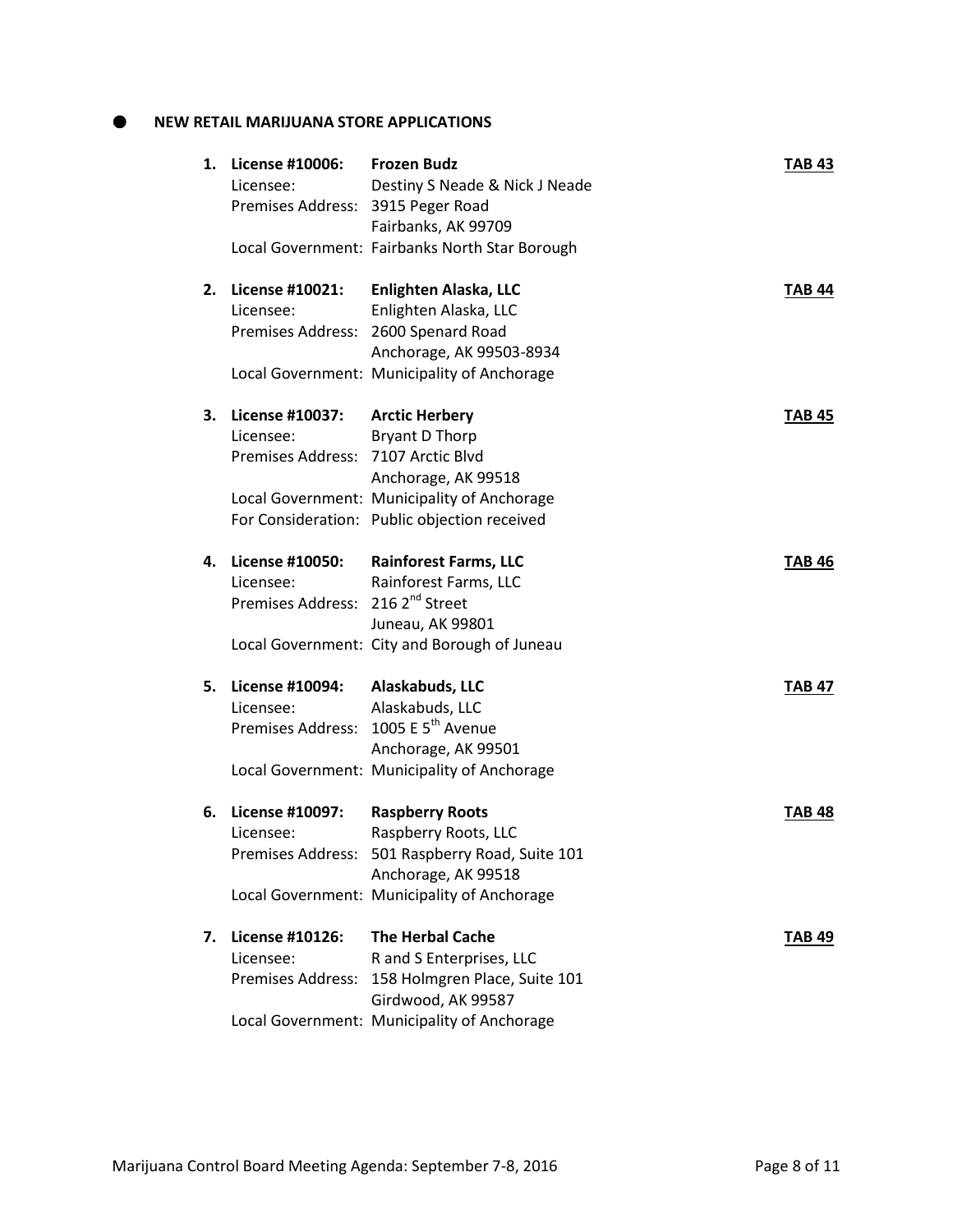| 8. | License #10131:<br>Licensee:<br>Premises Address: 1851 Fox Avenue<br>Local Government: City of Fairbanks | Pakalolo Supply Company, Inc.<br>Pakalolo Supply Company, Inc.<br>Fairbanks, AK 99701-2725 | <b>TAB 50</b> |
|----|----------------------------------------------------------------------------------------------------------|--------------------------------------------------------------------------------------------|---------------|
|    |                                                                                                          | For Consideration: Public objection received                                               |               |
| 9. | License #10149:                                                                                          | <b>Remedy Shoppe</b>                                                                       | TAB 51        |
|    | Licensee:                                                                                                | <b>Tara A Bass</b>                                                                         |               |
|    | Premises Address: 371 Third Avenue                                                                       |                                                                                            |               |
|    |                                                                                                          | Skagway, AK 99840                                                                          |               |
|    |                                                                                                          | Local Government: Municipality of Skagway                                                  |               |
|    | 10. License #10162:                                                                                      | <b>The Frost Farms</b>                                                                     | <b>TAB 52</b> |
|    | Licensee:                                                                                                | The Frost Farms, LLC                                                                       |               |
|    |                                                                                                          | Premises Address: 8535 Dimond D Circle, Unit B                                             |               |
|    |                                                                                                          | Anchorage, AK 99515                                                                        |               |
|    |                                                                                                          | Local Government: Municipality of Anchorage                                                |               |
|    | 11. License #10173:                                                                                      | <b>Herbal Outfitters, LLC</b>                                                              | <b>TAB 53</b> |
|    | Licensee:                                                                                                | Herbal Outfitters, LLC                                                                     |               |
|    |                                                                                                          | Premises Address: 165 Fairbanks Drive, Lower Floor                                         |               |
|    |                                                                                                          | Valdez, AK 99686                                                                           |               |
|    | Local Government: City of Valdez                                                                         |                                                                                            |               |
|    |                                                                                                          | For Consideration: Public objection received                                               |               |
|    | 12. License #10220:                                                                                      | <b>Weed Dudes</b>                                                                          | <b>TAB 54</b> |
|    | Licensee:                                                                                                | Anna M Cleaver                                                                             |               |
|    |                                                                                                          | Premises Address: 1321 Sawmill Creek Road, Suite #J                                        |               |
|    |                                                                                                          | Sitka, AK 99835-9645                                                                       |               |
|    |                                                                                                          | Local Government: City and Borough of Sitka                                                |               |
|    | 13. License #10306:                                                                                      | Dankorage, LLC                                                                             | <b>TAB 55</b> |
|    | Licensee:                                                                                                | Dankorage, LLC                                                                             |               |
|    |                                                                                                          | Premises Address: 2812 Spenard Road                                                        |               |
|    |                                                                                                          | Anchorage, AK 99503                                                                        |               |
|    |                                                                                                          | Local Government: Municipality of Anchorage                                                |               |
|    | 14. License #10307:                                                                                      | <b>Alaska Fireweed</b>                                                                     | <b>TAB 56</b> |
|    | Licensee:                                                                                                | SEU, LLC                                                                                   |               |
|    | Premises Address: 715 W 4 <sup>th</sup> Avenue                                                           |                                                                                            |               |
|    |                                                                                                          | Anchorage, AK 99501                                                                        |               |
|    |                                                                                                          | Local Government: Municipality of Anchorage                                                |               |
|    | 15. License #10316:                                                                                      | <b>Denali 420 Recreationals</b>                                                            | <b>TAB 57</b> |
|    | Licensee:                                                                                                | Silverthorn Investment Group, LLC                                                          |               |
|    | Premises Address: 2876 N Rex Road                                                                        |                                                                                            |               |
|    |                                                                                                          | Houston, AK 99694                                                                          |               |
|    | Local Government: City of Houston                                                                        |                                                                                            |               |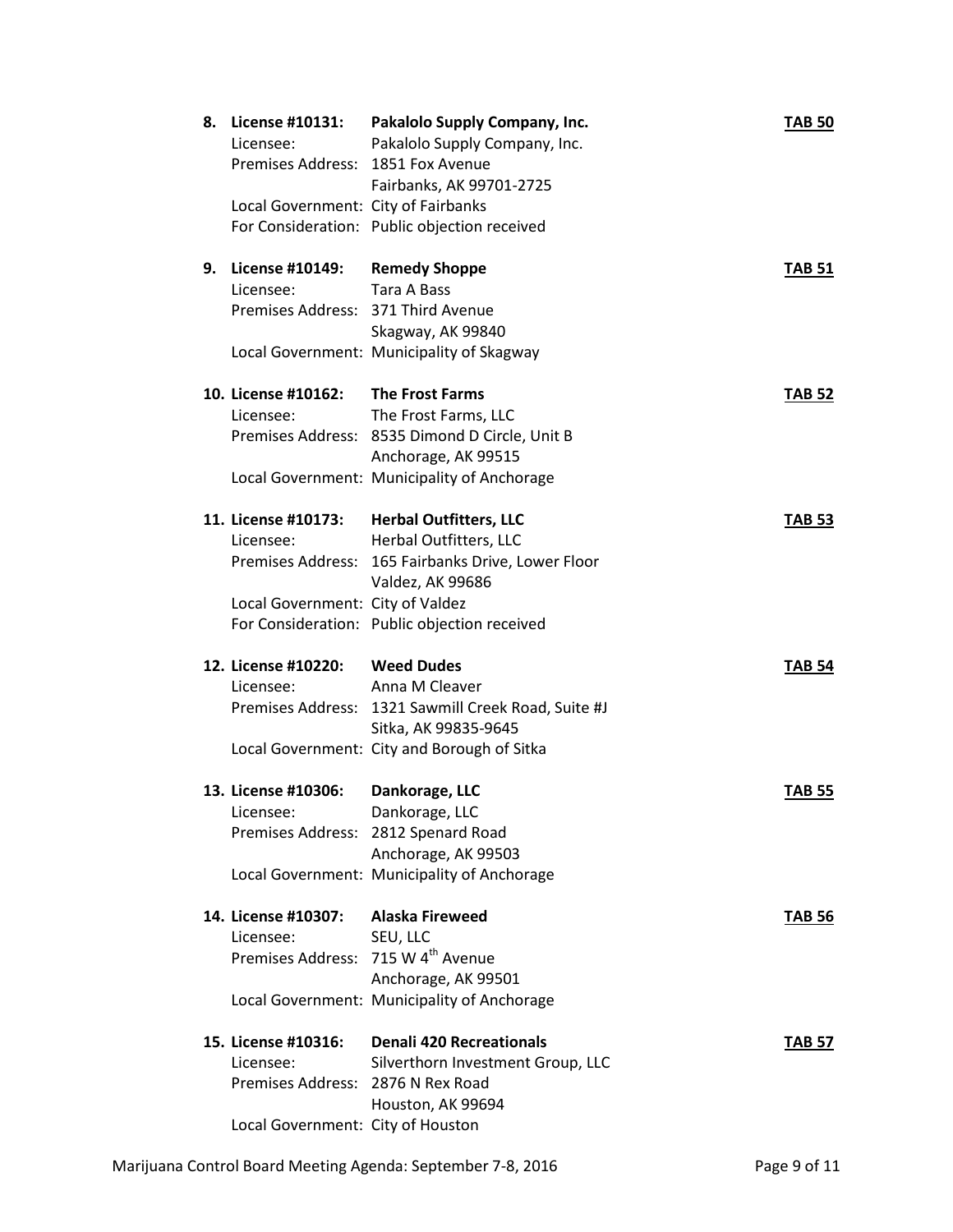|  | 16. License #10509:<br>Licensee: | House OP, LLC<br>House OP, LLC                                        | TAB 58 |
|--|----------------------------------|-----------------------------------------------------------------------|--------|
|  |                                  | Premises Address: 2000 E Dowling Road, Unit 12<br>Anchorage, AK 99507 |        |
|  |                                  | Local Government: Municipality of Anchorage                           |        |
|  |                                  | For Consideration: Public objection received                          |        |
|  | 17. License #10577:              | Alaskan Leaf, LLC                                                     | TAB 59 |
|  | Licensee:                        | Alaskan Leaf, LLC                                                     |        |
|  |                                  | Premises Address: 1211 West 36 <sup>th</sup> Avenue, Suite A          |        |
|  |                                  | Anchorage, AK 99503                                                   |        |
|  |                                  |                                                                       |        |
|  |                                  | Local Government: Municipality of Anchorage                           |        |

**ADJOURN 4:30pm**